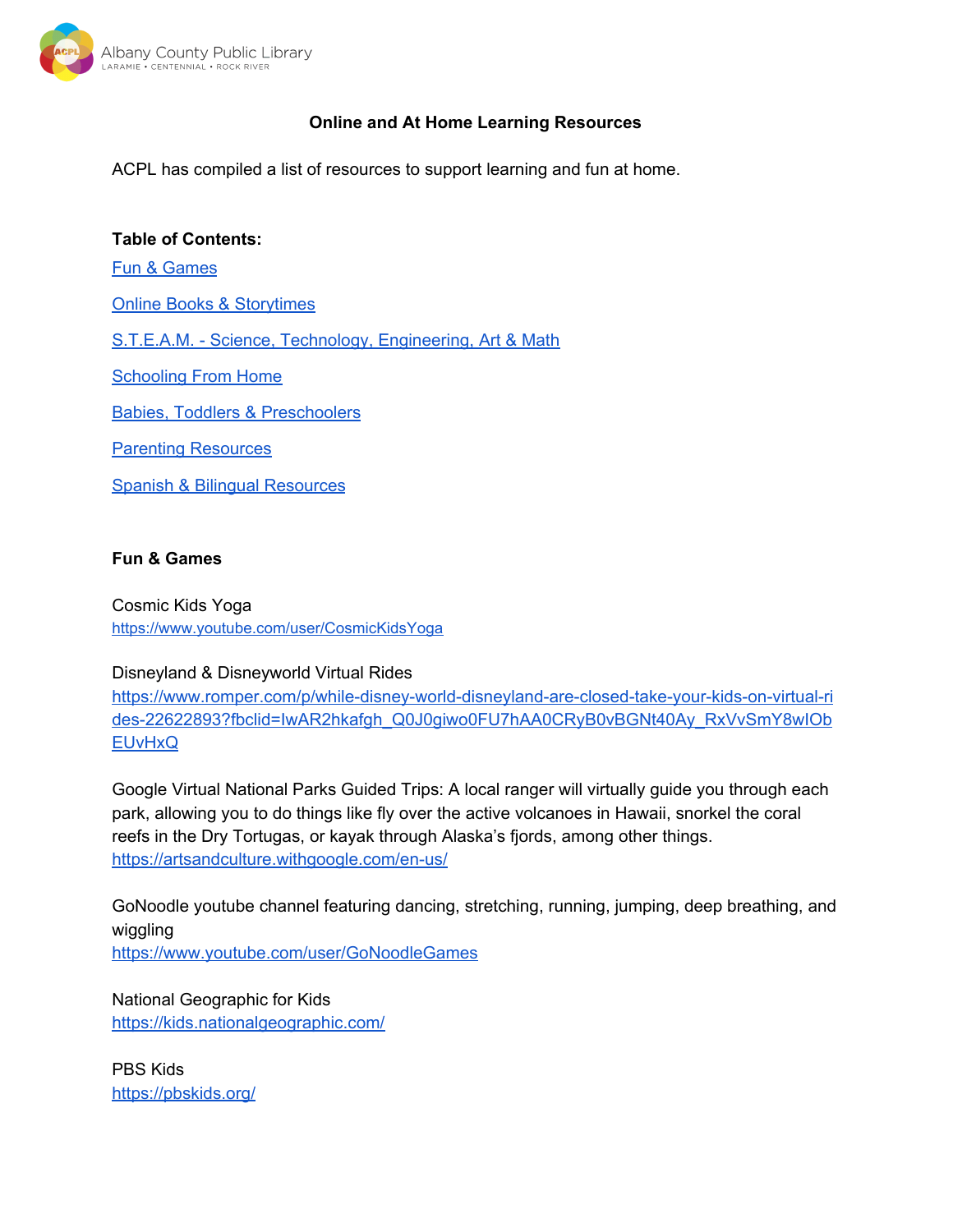

Peter Rabbit <https://www.peterrabbit.com/>

Ranger Rick: activities, videos, games and more for learning about wildlife and the outdoors. <https://rangerrick.org/stuck-indoors/>

Sesame Street <https://www.sesamestreet.org/>

Starfall: Children have fun while the learn <https://www.starfall.com/h/>

Tons of online games [https://www.crazygames.com/?fbclid=IwAR28GqmQFnfHj-E87agm4reMrUXdzfZhf4S3OCj9ySb](https://www.crazygames.com/?fbclid=IwAR28GqmQFnfHj-E87agm4reMrUXdzfZhf4S3OCj9ySb5VRWt1Iyo8qCBWX8) [5VRWt1Iyo8qCBWX8](https://www.crazygames.com/?fbclid=IwAR28GqmQFnfHj-E87agm4reMrUXdzfZhf4S3OCj9ySb5VRWt1Iyo8qCBWX8)

Virtual Library Events on ACPL's Event Calendar: More things being continually added [Events.acplwy.org](http://www.events.acplwy.org/)

# <span id="page-1-0"></span>**Online Books & Storytimes**

ABDO Educational Publishing's Zoom Online Database: Grades PreK-2 <https://www.abdozoom.com/zoomchoice/?tk=AE75056C570B319A6B47A15986D1DEE9>

ABDO Educational Publishing's Elementary Digital Bookshelf: PreK-8 <https://abdodigital.com/?tk=414F33301B8E136DEE3F0A93BF1795E1>

ABDO Educational Publishing's Secondary Digital Bookshelf: Grades 5-12 <https://abdodigital.com/?tk=840BC558E6676AB1F4C9FA29D8EC6D69>

Audible.com free children's materials. Instantly stream an incredible collection of stories, including titles across six different languages. <https://stories.audible.com/discovery>

BookFlix: The same computer stories that children enjoy at the library. Will need your library card number and pin to sign in. The default pin in wyld. Please call (307-721-2580) or email (info@acplwy.org) the library if you don't have a library card or don't have your number. <http://proxy.lib.wy.us/login?url=http://digital.scholastic.com/site/launch/bkflix/?ucn=600024778>

Capstone Interactive ebooks: Interactive ebooks for PreK-high school. Login using username: continue & password: reading [www.mycapstonelibrary.com](https://www2.mycapstone.com/e/131431/login/27vg8c/813979737?h=jDtwLaqD1G8SrQOhYdmdg-6iLdDheMSIRvHFH5H7CFA)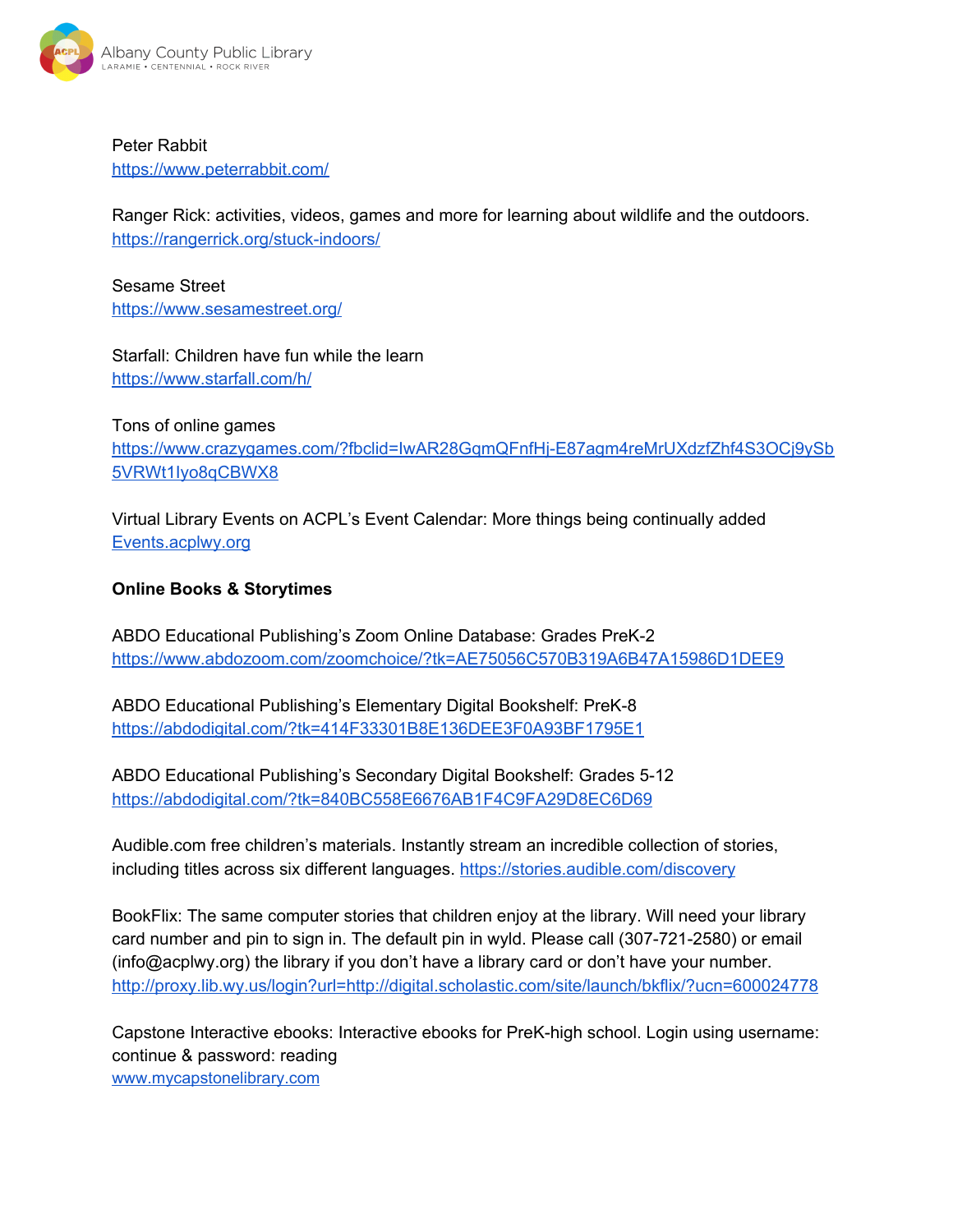

Charlesbridge Publishing's free discussion questions, activity kits, curriculum guides, videos, excerpts, and more

[https://www.charlesbridge.com/pages/activities-and-downloadables?source=eyJtYWlsaW5nX2l](https://www.charlesbridge.com/pages/activities-and-downloadables?source=eyJtYWlsaW5nX2lkIjogMTg2ODI3MjYzLCAiYWNjb3VudF9pZCI6IDE3NDk1MDMsICJtZW1iZXJfaWQiOiAxNzkzMTQ1MzQzfQ==) [kIjogMTg2ODI3MjYzLCAiYWNjb3VudF9pZCI6IDE3NDk1MDMsICJtZW1iZXJfaWQiOiAxNzkzM](https://www.charlesbridge.com/pages/activities-and-downloadables?source=eyJtYWlsaW5nX2lkIjogMTg2ODI3MjYzLCAiYWNjb3VudF9pZCI6IDE3NDk1MDMsICJtZW1iZXJfaWQiOiAxNzkzMTQ1MzQzfQ==) [TQ1MzQzfQ==](https://www.charlesbridge.com/pages/activities-and-downloadables?source=eyJtYWlsaW5nX2lkIjogMTg2ODI3MjYzLCAiYWNjb3VudF9pZCI6IDE3NDk1MDMsICJtZW1iZXJfaWQiOiAxNzkzMTQ1MzQzfQ==)

CloudLibrary: Downloadable ebooks and eaudiobooks. Childrens Fiction and Nonfiction selections can be found using the browse button. Will need your library card number and pin to sign in. The default pin in wyld. Please call (307-721-2580) or email (info@acplwy.org) the library if you don't have a library card or don't have your number. <https://ebook.yourcloudlibrary.com/library/wyominglibraries/Browse>

International Children's Digital Library <http://en.childrenslibrary.org/>

Kate Messner's list of "learning-at-home" resources from authors and illustrators that includes read-alouds, writing and drawing lessons, and research links, "all free & copyright friendly!" [https://www.katemessner.com/read-wonder-and-learn-favorite-authors-illustrators-share-resourc](https://www.katemessner.com/read-wonder-and-learn-favorite-authors-illustrators-share-resources-for-learning-anywhere-spring-2020/?fbclid=IwAR3H2lgvfdp1wyTwG-exbXthrpt_XmubD_XerM38OgAetYMFqkx8-V1Am4Y) [es-for-learning-anywhere-spring-2020/?fbclid=IwAR3H2lgvfdp1wyTwG-exbXthrpt\\_XmubD\\_Xer](https://www.katemessner.com/read-wonder-and-learn-favorite-authors-illustrators-share-resources-for-learning-anywhere-spring-2020/?fbclid=IwAR3H2lgvfdp1wyTwG-exbXthrpt_XmubD_XerM38OgAetYMFqkx8-V1Am4Y) [M38OgAetYMFqkx8-V1Am4Y](https://www.katemessner.com/read-wonder-and-learn-favorite-authors-illustrators-share-resources-for-learning-anywhere-spring-2020/?fbclid=IwAR3H2lgvfdp1wyTwG-exbXthrpt_XmubD_XerM38OgAetYMFqkx8-V1Am4Y)

#OperationStorytime: Books read by various children's authors and celebrities from Josh Gad and Jennifer Garner to Oge Mora, Jan Brett and more stored on Romper site. (part of Bustle Digital Group)

[https://www.romper.com/p/famous-people-reading-childrens-books-is-one-good-thing-during-the](https://www.romper.com/p/famous-people-reading-childrens-books-is-one-good-thing-during-the-coronavirus-shut-in-22621288) [-coronavirus-shut-in-22621288](https://www.romper.com/p/famous-people-reading-childrens-books-is-one-good-thing-during-the-coronavirus-shut-in-22621288)

Overdrive Kids: Downloadable ebooks and eaudiobooks. Will need your library card number and pin to sign in. The default pin in wyld. Please call (307-721-2580) or email (info@acplwy.org) the library if you don't have a library card or don't have your number. <https://virtuallibrary.overdrive.com/library/kids>

rbDigital: Downloadable eaudiobooks. Will need your library card number and pin to sign in. The default pin in wyld. Please call (307-721-2580) or email (info@acplwy.org) the library if you don't have a library card or don't have your number.

Children's (Juvenile) Fiction Collection

[https://wyomingstatewy.rbdigital.com/search/eAudio?genre=juvenile-fiction&page-index=0&pag](https://wyomingstatewy.rbdigital.com/search/eAudio?genre=juvenile-fiction&page-index=0&page-size=60) [e-size=60](https://wyomingstatewy.rbdigital.com/search/eAudio?genre=juvenile-fiction&page-index=0&page-size=60)

And Children's (Juvenile) Nonfiction Collection

[https://wyomingstatewy.rbdigital.com/search/eAudio?genre=juvenile-nonfiction&page-index=0&](https://wyomingstatewy.rbdigital.com/search/eAudio?genre=juvenile-nonfiction&page-index=0&page-size=60) [page-size=60](https://wyomingstatewy.rbdigital.com/search/eAudio?genre=juvenile-nonfiction&page-index=0&page-size=60)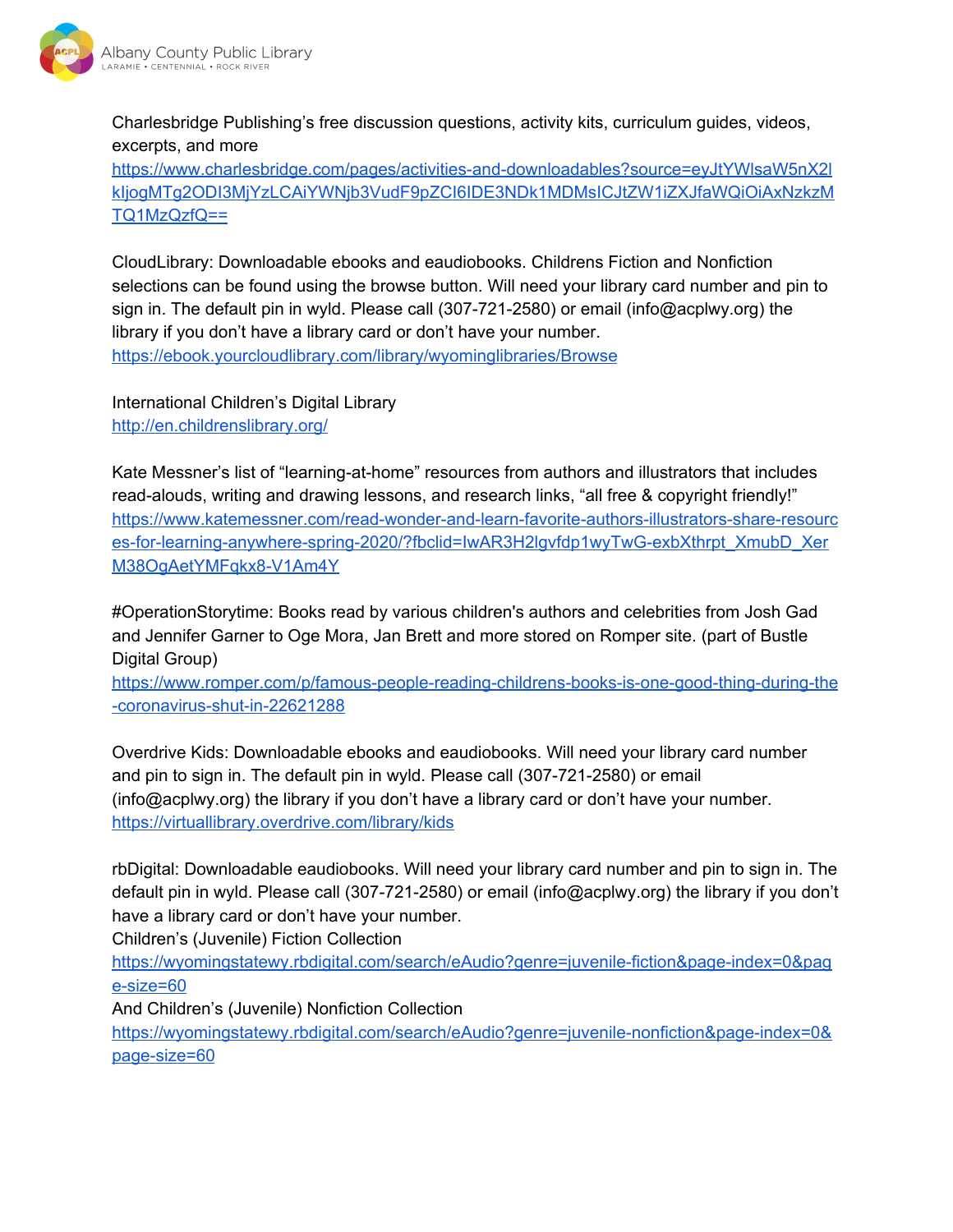

Storytime from Space: Astronauts from the International Space Station reading a picture book. Each story comes with an activity. <https://storytimefromspace.com/library/>

TumbleBook Library - Over 1100 titles for grades K-6, with animated, talking picture books, read-along chapter books, National Geographic videos, non-fiction books, playlists, as well as books in Spanish and French. Plus, the collection features Graphic Novels. [https://www.tumblebooklibrary.com/auto\\_login.aspx?U=tumble735&P=books](https://www.tumblebooklibrary.com/auto_login.aspx?U=tumble735&P=books)

TumbleMath.Com - TumbleMath is the most comprehensive collection of math picture books you will find anywhere. All in the amazing TumbleBook format complete with animation and narration. The books are accompanied by supplementary materials such as lesson plans and quizzes.

<https://www.tumblemath.com/autologin.aspx?U=tumble2020&P=A3b5c6>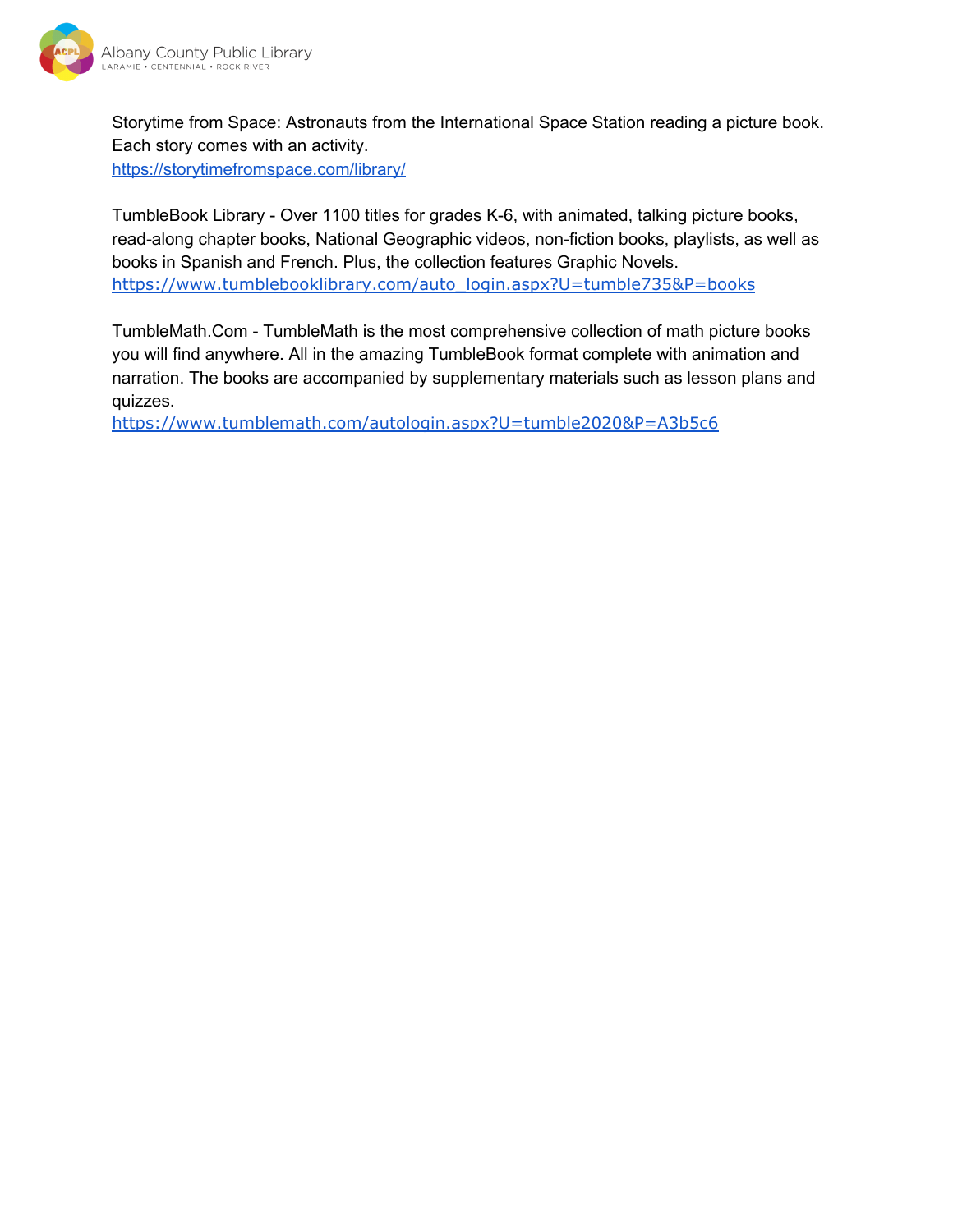

# <span id="page-4-0"></span>**S.T.E.A.M. - Science, Technology, Engineering, Art & Math**

16 Card Games That Will Turn Your Students Into Math Aces [https://www.weareteachers.com/math-card-games/?fbclid=IwAR1vXF4Ghc65nNstbSkkHNWy40](https://www.weareteachers.com/math-card-games/?fbclid=IwAR1vXF4Ghc65nNstbSkkHNWy40G5dayaiu0m7Btl5hnBCsPKHgDZP-RJ5-8) [G5dayaiu0m7Btl5hnBCsPKHgDZP-RJ5-8](https://www.weareteachers.com/math-card-games/?fbclid=IwAR1vXF4Ghc65nNstbSkkHNWy40G5dayaiu0m7Btl5hnBCsPKHgDZP-RJ5-8)

50+ STEM ideas for Kids <https://littlebinsforlittlehands.com/things-to-do-with-kids-at-home/>

Bedtime Math: Engaging after-school math activities for your kids to enjoy at home <http://bedtimemath.org/fun-math-at-home/>

Citizen Science Activities with SciStarter <https://scistarter.org/>

Coding for Kids: Free Apps, Lessons and Websites [https://codewizardshq.com/coding-for-kids-free/?fbclid=IwAR0\\_Jg1w2QLn\\_7ez5JWGUn5RYoZ](https://codewizardshq.com/coding-for-kids-free/?fbclid=IwAR0_Jg1w2QLn_7ez5JWGUn5RYoZ96GMXrRmQ2wFBcz4tiSOBuql-iVnDz_c) [96GMXrRmQ2wFBcz4tiSOBuql-iVnDz\\_c](https://codewizardshq.com/coding-for-kids-free/?fbclid=IwAR0_Jg1w2QLn_7ez5JWGUn5RYoZ96GMXrRmQ2wFBcz4tiSOBuql-iVnDz_c)

Cool Math: Math & Games for kids <https://www.coolmath4kids.com/>

Engineering Challenges with Things You Have at Home [https://thehomeschoolscientist.com/paper-structures-engineering-challenge/?fbclid=IwAR3zqQo](https://thehomeschoolscientist.com/paper-structures-engineering-challenge/?fbclid=IwAR3zqQor0QPC3gAg1QOiUaGGZpLpg_V3Hy4Wh7Oz_LZD7-r1DRK9yZCyWGg) [r0QPC3gAg1QOiUaGGZpLpg\\_V3Hy4Wh7Oz\\_LZD7-r1DRK9yZCyWGg](https://thehomeschoolscientist.com/paper-structures-engineering-challenge/?fbclid=IwAR3zqQor0QPC3gAg1QOiUaGGZpLpg_V3Hy4Wh7Oz_LZD7-r1DRK9yZCyWGg)

Funology: Crafts, recipes, games, jokes and more [https://www.funology.com/?fbclid=IwAR2pOLyeOyn4r2jYAMiJ4\\_Neuik7aYl3-R\\_hn13vTOXzcPS](https://www.funology.com/?fbclid=IwAR2pOLyeOyn4r2jYAMiJ4_Neuik7aYl3-R_hn13vTOXzcPSGVR4tT_-8f14) [GVR4tT\\_-8f14](https://www.funology.com/?fbclid=IwAR2pOLyeOyn4r2jYAMiJ4_Neuik7aYl3-R_hn13vTOXzcPSGVR4tT_-8f14)

Hour of Code: Learn computer science and coding <https://hourofcode.com/us>

How Stuff Works <https://www.howstuffworks.com/>

Kids Think Design: A Design Resource for Kids, Parents & Teachers [http://www.kidsthinkdesign.org/?fbclid=IwAR1ObQI1VGBwGtJ84GoibxDaoMPWH74rCuLt3k2f1](http://www.kidsthinkdesign.org/?fbclid=IwAR1ObQI1VGBwGtJ84GoibxDaoMPWH74rCuLt3k2f1JbOeOwdDBhd0ZKFbnA) [JbOeOwdDBhd0ZKFbnA](http://www.kidsthinkdesign.org/?fbclid=IwAR1ObQI1VGBwGtJ84GoibxDaoMPWH74rCuLt3k2f1JbOeOwdDBhd0ZKFbnA)

Lego Challenge Cards [https://thestemlaboratory.com/lego-challenge-cards/#\\_a5y\\_p=4821349](https://thestemlaboratory.com/lego-challenge-cards/#_a5y_p=4821349) And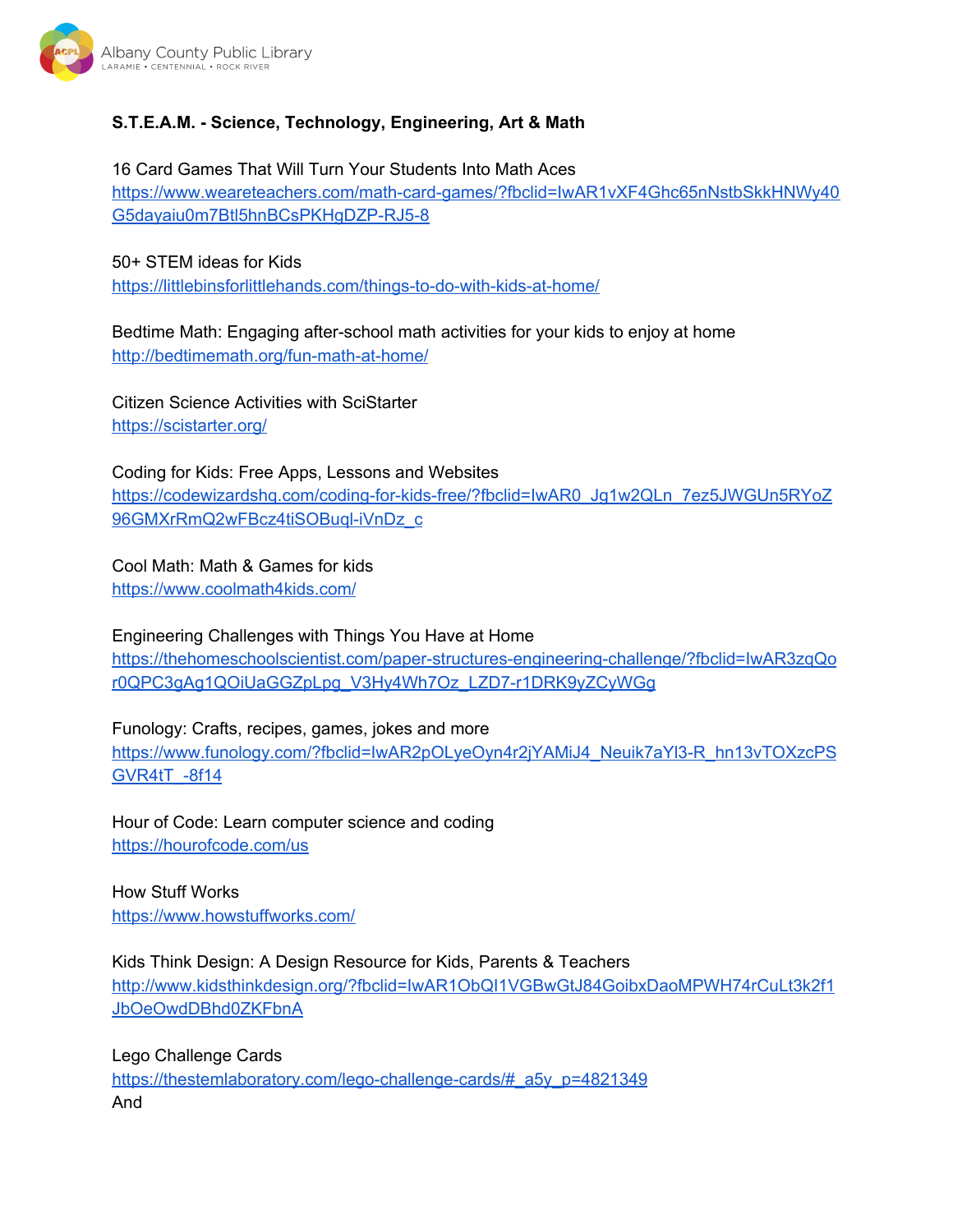

<https://legolibrarian.com/2017/03/11/lego-challenge-disaster-island/>

NASA: Free space projects for kids (and adults) stuck at home during the coronavirus outbreak <https://www.space.com/free-nasa-space-projects-at-home-coronavirus.html>

#### Offline Coding Games

<http://jdaniel4smom.com/2017/07/amazing-coding-games-try-right-now-kids.html>

Virtual Musical Instruments: Play virtual guitars, pianos, drums and more [https://www.virtualmusicalinstruments.com/?fbclid=IwAR2Venno6AbWUVftTv3BXgCVDtMQapH](https://www.virtualmusicalinstruments.com/?fbclid=IwAR2Venno6AbWUVftTv3BXgCVDtMQapHGKAFdZ-9j72wIsviSmDDo7v9fTJk) [GKAFdZ-9j72wIsviSmDDo7v9fTJk](https://www.virtualmusicalinstruments.com/?fbclid=IwAR2Venno6AbWUVftTv3BXgCVDtMQapHGKAFdZ-9j72wIsviSmDDo7v9fTJk)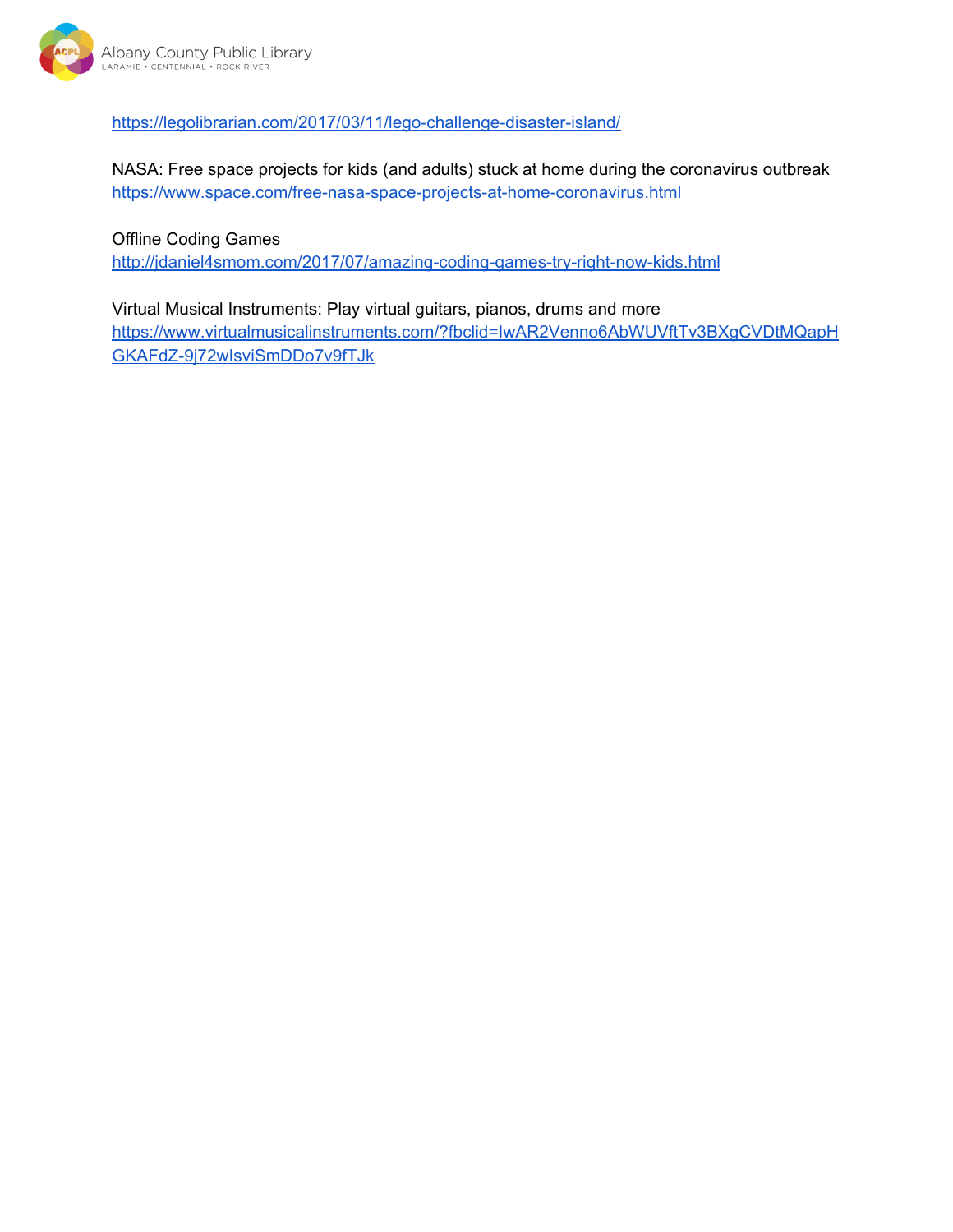

# <span id="page-6-0"></span>**Schooling From Home**

Daily Free Learning Workbooks

[https://www.edhelper.com/teacher-education/Daily-Free-Learning-Workbooks-for-Teachers-to-S](https://www.edhelper.com/teacher-education/Daily-Free-Learning-Workbooks-for-Teachers-to-Share-with-Parents-while-Schools-are-Closed-Kids-will-actually-do-these.htm?fbclid=IwAR3FTKf68EldXPXvDbdV-CdurZrjGivL1ZgHsHLO4sBsUSKRVrTVtAW-CEQ) [hare-with-Parents-while-Schools-are-Closed-Kids-will-actually-do-these.htm?fbclid=IwAR3FTKf](https://www.edhelper.com/teacher-education/Daily-Free-Learning-Workbooks-for-Teachers-to-Share-with-Parents-while-Schools-are-Closed-Kids-will-actually-do-these.htm?fbclid=IwAR3FTKf68EldXPXvDbdV-CdurZrjGivL1ZgHsHLO4sBsUSKRVrTVtAW-CEQ) [68EldXPXvDbdV-CdurZrjGivL1ZgHsHLO4sBsUSKRVrTVtAW-CEQ](https://www.edhelper.com/teacher-education/Daily-Free-Learning-Workbooks-for-Teachers-to-Share-with-Parents-while-Schools-are-Closed-Kids-will-actually-do-these.htm?fbclid=IwAR3FTKf68EldXPXvDbdV-CdurZrjGivL1ZgHsHLO4sBsUSKRVrTVtAW-CEQ)

Day by Day New York: Family Literacy Calendar daily posts include a themed online book, song, video, and related activities. <http://daybydayny.org/> Day by Day New York: en español <http://daybydaynysp.org/>

Digital Public Library of America (DPLA) Primary Source Sets: Primary source collections exploring topics in history, literature, and culture developed by educators — complete with teaching guides for class use.

<https://dp.la/primary-source-sets>

GoWYLD.net Learn a Language: Will need your library card number and pin to sign in. The default pin in wyld. Please call (307-721-2580) or email (info@acplwy.org) the library if you don't have a library card or don't have your number.

<https://gowyld.libguides.com/elearning/language>

GoWYLD.net resources for Kids K-8: Will need your library card number and pin to sign in. The default pin in wyld. Please call (307-721-2580) or email (info@acplwy.org) the library if you don't have a library card or don't have your number. <https://gowyld.libguides.com/KidsK-8>

GoWYLD.net Student Research Resources: Will need your library card number and pin to sign in. The default pin in wyld. Please call (307-721-2580) or email (info@acplwy.org) the library if you don't have a library card or don't have your number. <https://gowyld.libguides.com/StudentResources>

GoWYLD.net Test Preparations & Skill Builders: Will need your library card number and pin to sign in. The default pin in wyld. Please call (307-721-2580) or email (info@acplwy.org) the library if you don't have a library card or don't have your number. <https://gowyld.libguides.com/elearning/testprep>

Khan Academy: Includes sample schedules for a homeschool day broken down by grades <https://www.khanacademy.org/>

Lakeshore Learning: Lessons & Activities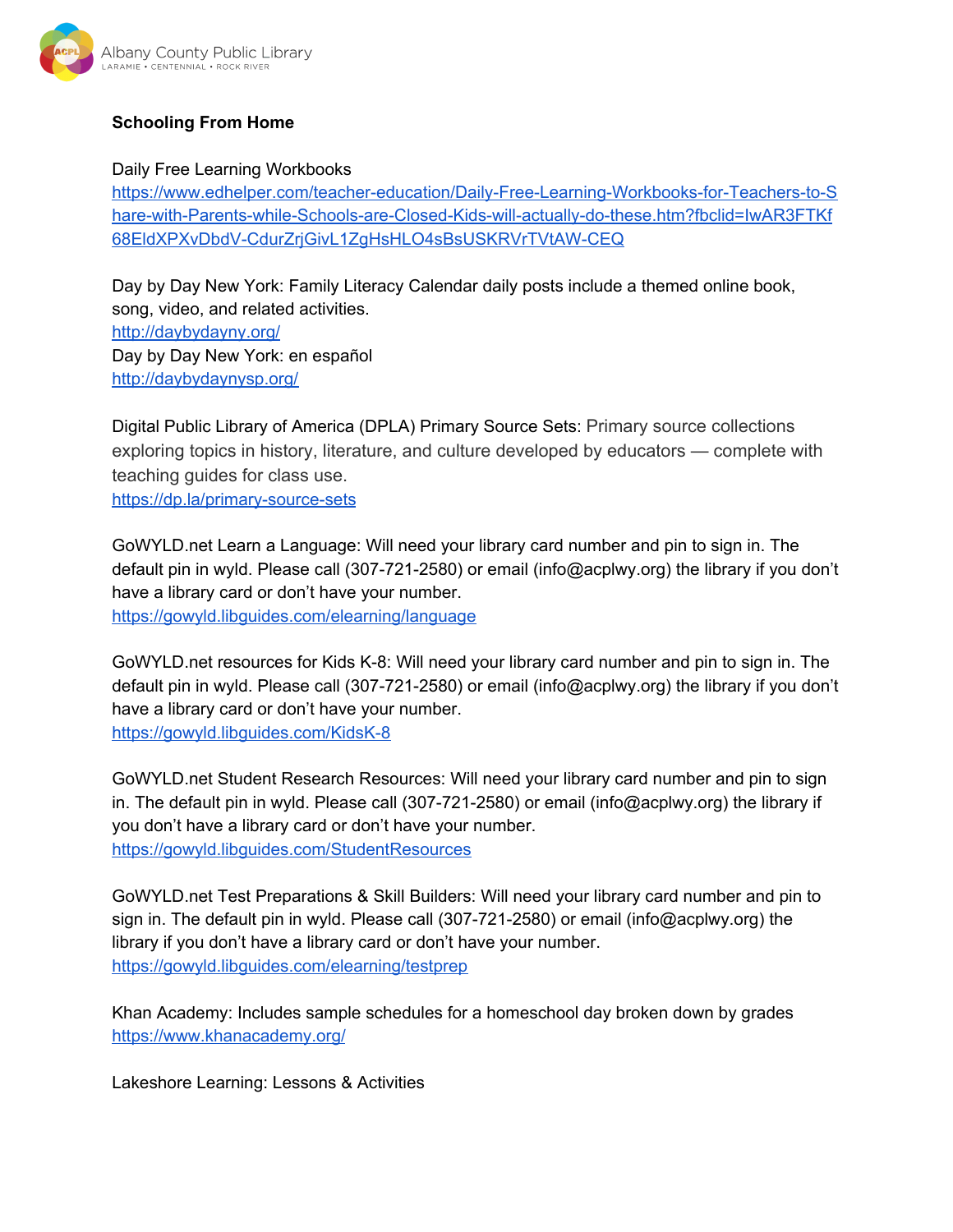

[https://www.lakeshorelearning.com/resources/free-resources?utm\\_content=B\\_A\\_FreeResource](https://www.lakeshorelearning.com/resources/free-resources?utm_content=B_A_FreeResources&utm_campaign=20200220_1689045_RetailWebSplit&utm_medium=email&utm_source=sf&sfid=zh67GKnfUoc%3d&sfmc_j=1291&sfmc_s=7154093&sfmc_l=23&sfmc_jb=2511&sfmc_mid=110006712&sfmc_u=80270) [s&utm\\_campaign=20200220\\_1689045\\_RetailWebSplit&utm\\_medium=email&utm\\_source=sf&sf](https://www.lakeshorelearning.com/resources/free-resources?utm_content=B_A_FreeResources&utm_campaign=20200220_1689045_RetailWebSplit&utm_medium=email&utm_source=sf&sfid=zh67GKnfUoc%3d&sfmc_j=1291&sfmc_s=7154093&sfmc_l=23&sfmc_jb=2511&sfmc_mid=110006712&sfmc_u=80270) [id=zh67GKnfUoc%3d&sfmc\\_j=1291&sfmc\\_s=7154093&sfmc\\_l=23&sfmc\\_jb=2511&sfmc\\_mid=1](https://www.lakeshorelearning.com/resources/free-resources?utm_content=B_A_FreeResources&utm_campaign=20200220_1689045_RetailWebSplit&utm_medium=email&utm_source=sf&sfid=zh67GKnfUoc%3d&sfmc_j=1291&sfmc_s=7154093&sfmc_l=23&sfmc_jb=2511&sfmc_mid=110006712&sfmc_u=80270) [10006712&sfmc\\_u=80270](https://www.lakeshorelearning.com/resources/free-resources?utm_content=B_A_FreeResources&utm_campaign=20200220_1689045_RetailWebSplit&utm_medium=email&utm_source=sf&sfid=zh67GKnfUoc%3d&sfmc_j=1291&sfmc_s=7154093&sfmc_l=23&sfmc_jb=2511&sfmc_mid=110006712&sfmc_u=80270)

Library of Congress' Parents! Smart Fun for Kids: Great ideas from the Library of Congress' Center for Learning, Literacy and Engagement staff for everyone at the house. <https://blogs.loc.gov/loc/2020/03/parents-smart-fun-for-kids/>

Life Skills Curriculum: For Elementary through High School [https://www.overcomingobstacles.org/?fbclid=IwAR3bWNuCJzFpjcevozqBDZkzgQNNmwfe1z3](https://www.overcomingobstacles.org/?fbclid=IwAR3bWNuCJzFpjcevozqBDZkzgQNNmwfe1z3QGqiSoeMxmFYgb3-0U6BIO_Y) [QGqiSoeMxmFYgb3-0U6BIO\\_Y](https://www.overcomingobstacles.org/?fbclid=IwAR3bWNuCJzFpjcevozqBDZkzgQNNmwfe1z3QGqiSoeMxmFYgb3-0U6BIO_Y)

MetKids: An extensive catalog of content from the Metropolitan Museum of Art, as well as a tool to partake in a virtual tour of the museum, will give kids a dose of art and culture. Kids can learn about a particular period or collection and explore art via the "Time Machine," starting as early as 8000-2000 BC to present time with fun facts and videos. (Recommended for 5 and up) <https://www.metmuseum.org/art/online-features/metkids/explore>

NaNoWriMo: Young Writers Program <https://ywp.nanowrimo.org/>

Netflix educational shows: 30 shows recommended by teachers with options for elementary, middle, and high school students (Netflix gives you a 30 day free trial) <https://www.weareteachers.com/educational-netflix-shows/>

PBS Learning Media: PreK-12 Resources for School Closures <https://www.pbslearningmedia.org/collection/emergency-closings-collection/>

Quizlet: Create and Take Quizzes to Practice What They're Learning [https://quizlet.com/?fbclid=IwAR0j-Hg8BB3alaSGw6iXcYOGbugGbdMkxlb\\_uH0sjac7hv8pflAprk](https://quizlet.com/?fbclid=IwAR0j-Hg8BB3alaSGw6iXcYOGbugGbdMkxlb_uH0sjac7hv8pflAprkso__Y) so Y

Pebble Go by Capstone (english & spanish): a curricular content hub specifically designed for K-3 students. Sign In using username: engaged & password: learning [www.pebblego.com](https://www2.mycapstone.com/e/131431/2020-03-21/27zj8s/813979737?h=jDtwLaqD1G8SrQOhYdmdg-6iLdDheMSIRvHFH5H7CFA)

Pebble Go Next by Capstone: Research for students grades 3-6. Log In using username: engaged & password: learning [www.pebblegonext.com](https://www2.mycapstone.com/e/131431/2020-03-21/27zj8v/813979737?h=jDtwLaqD1G8SrQOhYdmdg-6iLdDheMSIRvHFH5H7CFA)

Ready, Steady, Kindergarten: Article by an early literacy librarian with links to resources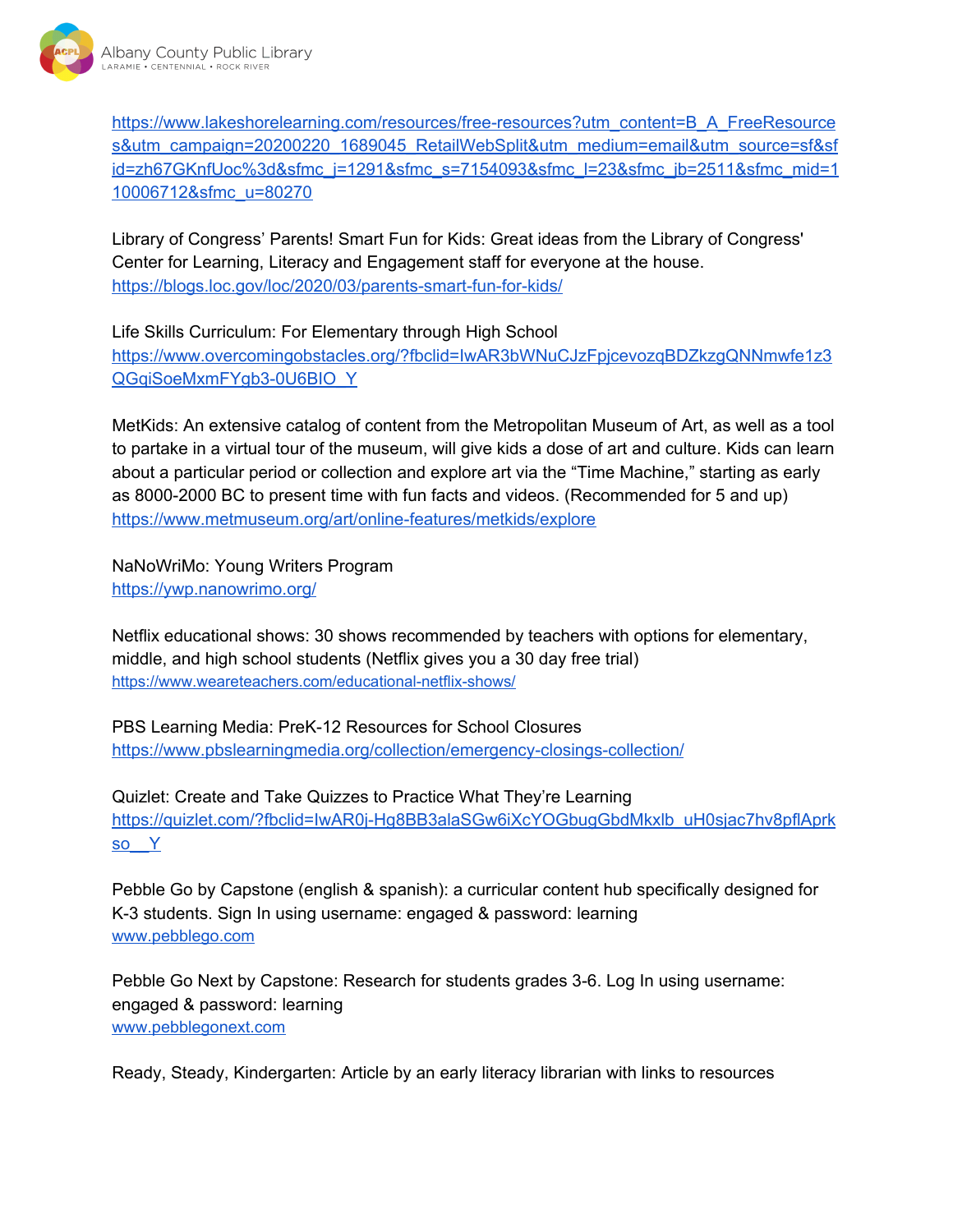

[https://arapahoelibraries.org/blogs/post/ready-steady-kindergarten-from-home-edition/?fbclid=Iw](https://arapahoelibraries.org/blogs/post/ready-steady-kindergarten-from-home-edition/?fbclid=IwAR1y69E6GNBkmj4gvpmRGZSR4yyCTiR0LYRyj96IggCkOUjff23E27dUpzM) [AR1y69E6GNBkmj4gvpmRGZSR4yyCTiR0LYRyj96IggCkOUjff23E27dUpzM](https://arapahoelibraries.org/blogs/post/ready-steady-kindergarten-from-home-edition/?fbclid=IwAR1y69E6GNBkmj4gvpmRGZSR4yyCTiR0LYRyj96IggCkOUjff23E27dUpzM) Scholastic Learn at Home: Day-by-day projects to keep kids reading, thinking, and growing. <https://classroommagazines.scholastic.com/support/learnathome.html>

TrueFlix: Bringing award-winning True Books to Life to help students master Social Studies and Science content knowledge through literacy. (grades 3-5) Login with User ID: trueflix46 Password: blue [Trueflix.scholastic.com](http://www.truelix.scholastic.com/)

Three Hour Homeschool Solution (article) [https://simplehomeschool.net/coronavirus/?fbclid=IwAR1uGFcjco5uS\\_JvDtxbDa6c7AdW0JZBE](https://simplehomeschool.net/coronavirus/?fbclid=IwAR1uGFcjco5uS_JvDtxbDa6c7AdW0JZBE0r8_2scx9uSB29WVXCforGq4-w) [0r8\\_2scx9uSB29WVXCforGq4-w](https://simplehomeschool.net/coronavirus/?fbclid=IwAR1uGFcjco5uS_JvDtxbDa6c7AdW0JZBE0r8_2scx9uSB29WVXCforGq4-w)

Virtual School Activities: A collection of sites to live webcams, virtual tours/trips, and other miscellaneous fun academic sites.

<https://virtualschoolactivities.com/>

Websites Where Kids Can Create Their Own Books

[https://www.scholastic.com/parents/school-success/learning-toolkit-blog/websites-where-kids-ca](https://www.scholastic.com/parents/school-success/learning-toolkit-blog/websites-where-kids-can-create-books.html?fbclid=IwAR2f_RQXldIoRuv9D9cOIxS5Vc5braKg4W59aYgBvu9VUUahu38UDdxaEb0) [n-create-books.html?fbclid=IwAR2f\\_RQXldIoRuv9D9cOIxS5Vc5braKg4W59aYgBvu9VUUahu3](https://www.scholastic.com/parents/school-success/learning-toolkit-blog/websites-where-kids-can-create-books.html?fbclid=IwAR2f_RQXldIoRuv9D9cOIxS5Vc5braKg4W59aYgBvu9VUUahu38UDdxaEb0) [8UDdxaEb0](https://www.scholastic.com/parents/school-success/learning-toolkit-blog/websites-where-kids-can-create-books.html?fbclid=IwAR2f_RQXldIoRuv9D9cOIxS5Vc5braKg4W59aYgBvu9VUUahu38UDdxaEb0)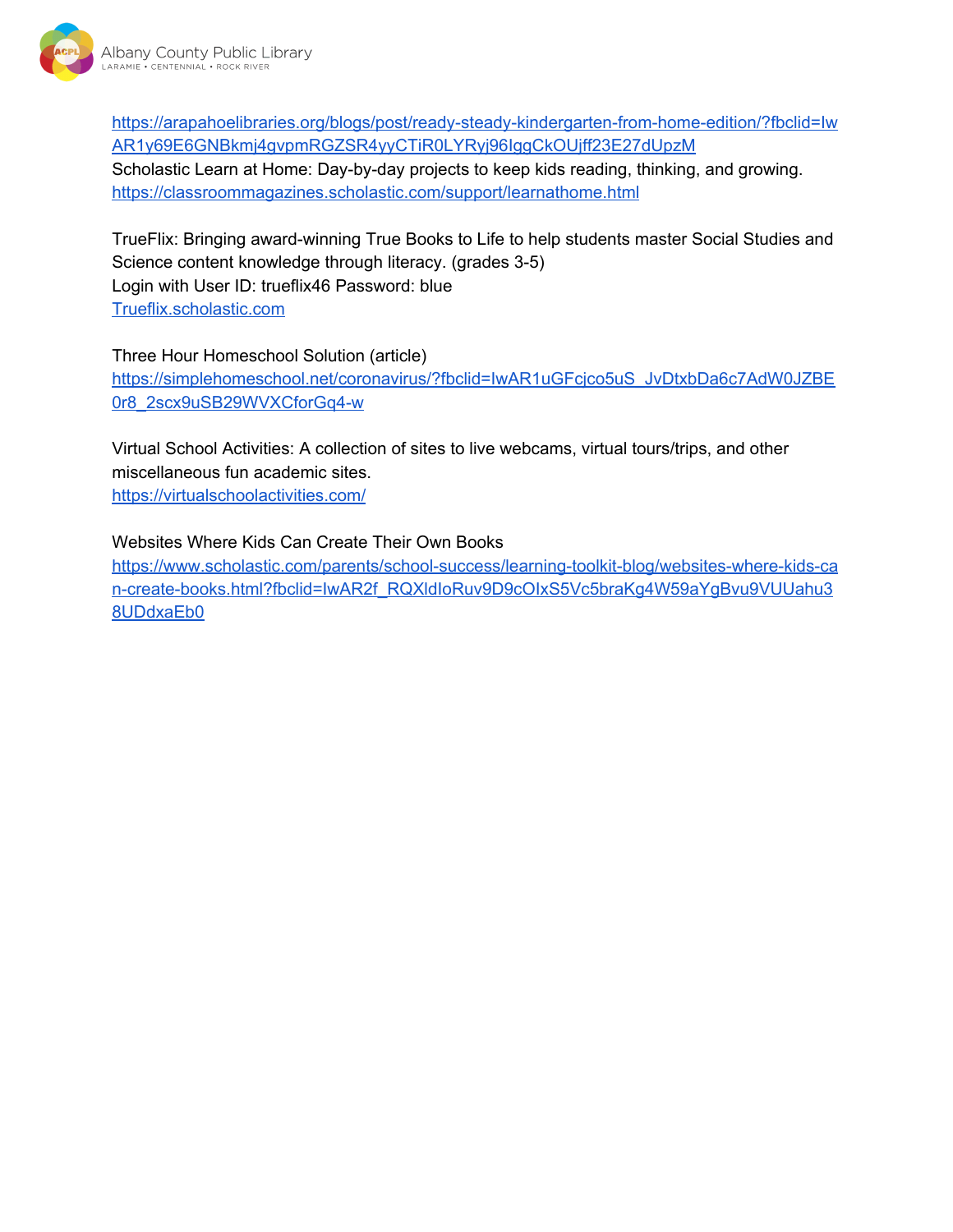

# <span id="page-9-0"></span>**Babies, Toddlers & Preschoolers**

ABC Mouse: Early Learning Academy for FREE. To get the free access, Click the Sign Up button and enter your email and submitbSCHOOL7771

Baby Sign Language <https://www.babysignlanguage.com/dictionary/?v=7516fd43adaa>

Colorado Libraries for Early Literacy: Five Early Literacy Practices <https://www.clel.org/fiveearlyliteracypractices>

Jbrary: Youtube channel with two children's librarians demonstrating songs, rhymes and fingerplays you can do with your little one. Lyrics or rhymes are available in the description under each video.

<https://www.youtube.com/channel/UCnjsY7TmClktuQLNCXXra6Q>

StoryBlocks: Learn new songs, rhymes, and fingerplays appropriate for early childhood with Storyblock's videos. Available in 9 different languages. <https://www.storyblocks.org/>

Toddler & Preschool Activity Ideas [https://preschoolinspirations.com/?fbclid=IwAR2ICYs4vnY7FvVVdmx2hJbgx9LLbzR7k5j64mRH](https://preschoolinspirations.com/?fbclid=IwAR2ICYs4vnY7FvVVdmx2hJbgx9LLbzR7k5j64mRHLfyd1sj3s2u1kiHTiGg) [Lfyd1sj3s2u1kiHTiGg](https://preschoolinspirations.com/?fbclid=IwAR2ICYs4vnY7FvVVdmx2hJbgx9LLbzR7k5j64mRHLfyd1sj3s2u1kiHTiGg)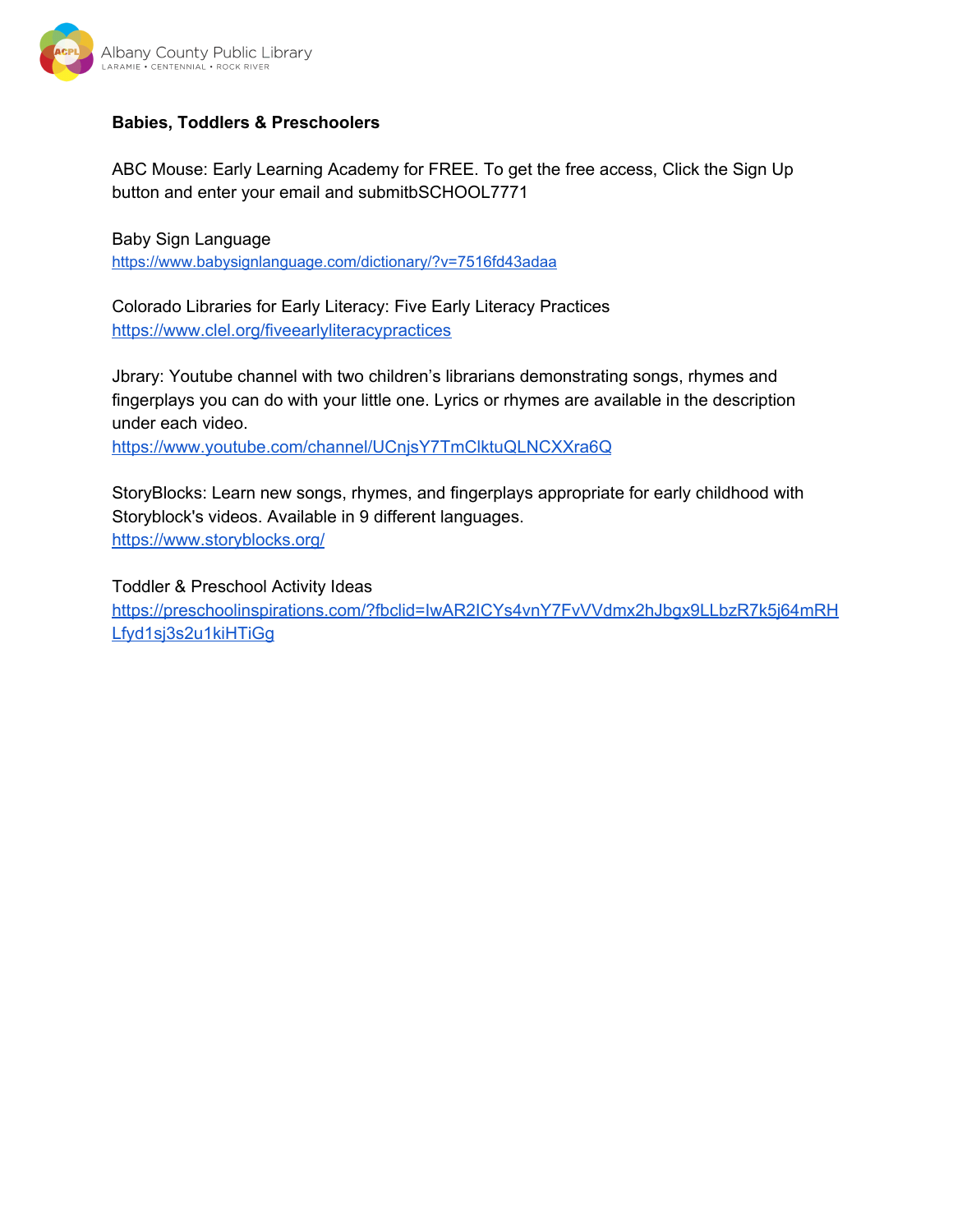

# <span id="page-10-0"></span>**Parenting Resources**

## Boredom Busting and Self-Care Ideas for kids AND adults

[https://www.heydaycreative.com/wp-content/uploads/2020/03/HeyDay-HunkerDown.pdf?fbclid=I](https://www.heydaycreative.com/wp-content/uploads/2020/03/HeyDay-HunkerDown.pdf?fbclid=IwAR3U4znAwhAaM6Lqu5_QFs1LEW3k7pUefiIT1zaqz20tDRj9Rl3jJoWprsU) [wAR3U4znAwhAaM6Lqu5\\_QFs1LEW3k7pUefiIT1zaqz20tDRj9Rl3jJoWprsU](https://www.heydaycreative.com/wp-content/uploads/2020/03/HeyDay-HunkerDown.pdf?fbclid=IwAR3U4znAwhAaM6Lqu5_QFs1LEW3k7pUefiIT1zaqz20tDRj9Rl3jJoWprsU)

Homeland Security: Helping Children During a Crisis <https://www.ready.gov/helping-children-cope>

How You and Your Kids Can Destress

[https://www.pbs.org/parents/thrive/how-you-and-your-kids-can-de-stress-during-coronavirus?fbc](https://www.pbs.org/parents/thrive/how-you-and-your-kids-can-de-stress-during-coronavirus?fbclid=IwAR0CGdfP350VBzIC5IbRsTXLBNnLNa3r9KgrciZT-wbX_1NnJXUcFjhInTM) [lid=IwAR0CGdfP350VBzIC5IbRsTXLBNnLNa3r9KgrciZT-wbX\\_1NnJXUcFjhInTM](https://www.pbs.org/parents/thrive/how-you-and-your-kids-can-de-stress-during-coronavirus?fbclid=IwAR0CGdfP350VBzIC5IbRsTXLBNnLNa3r9KgrciZT-wbX_1NnJXUcFjhInTM)

Indoor Activities for Kids

<https://www.goodhousekeeping.com/life/parenting/g31445865/indoor-activities-for-kids/> And

[https://www.lakeshorelearning.com/resources/free-resources?utm\\_content=B\\_A\\_FreeResource](https://www.lakeshorelearning.com/resources/free-resources?utm_content=B_A_FreeResources&utm_campaign=20200220_1689045_RetailWebSplit&utm_medium=email&utm_source=sf&sfid=zh67GKnfUoc%3d&sfmc_j=1291&sfmc_s=7154093&sfmc_l=23&sfmc_jb=2511&sfmc_mid=110006712&sfmc_u=80270) [s&utm\\_campaign=20200220\\_1689045\\_RetailWebSplit&utm\\_medium=email&utm\\_source=sf&sf](https://www.lakeshorelearning.com/resources/free-resources?utm_content=B_A_FreeResources&utm_campaign=20200220_1689045_RetailWebSplit&utm_medium=email&utm_source=sf&sfid=zh67GKnfUoc%3d&sfmc_j=1291&sfmc_s=7154093&sfmc_l=23&sfmc_jb=2511&sfmc_mid=110006712&sfmc_u=80270) [id=zh67GKnfUoc%3d&sfmc\\_j=1291&sfmc\\_s=7154093&sfmc\\_l=23&sfmc\\_jb=2511&sfmc\\_mid=1](https://www.lakeshorelearning.com/resources/free-resources?utm_content=B_A_FreeResources&utm_campaign=20200220_1689045_RetailWebSplit&utm_medium=email&utm_source=sf&sfid=zh67GKnfUoc%3d&sfmc_j=1291&sfmc_s=7154093&sfmc_l=23&sfmc_jb=2511&sfmc_mid=110006712&sfmc_u=80270) [10006712&sfmc\\_u=80270](https://www.lakeshorelearning.com/resources/free-resources?utm_content=B_A_FreeResources&utm_campaign=20200220_1689045_RetailWebSplit&utm_medium=email&utm_source=sf&sfid=zh67GKnfUoc%3d&sfmc_j=1291&sfmc_s=7154093&sfmc_l=23&sfmc_jb=2511&sfmc_mid=110006712&sfmc_u=80270)

Pregnancy & Breastfeeding Information About Coronavirus Disease 2019 from CDC [https://www.cdc.gov/coronavirus/2019-ncov/prepare/pregnancy-breastfeeding.html?CDC\\_AA\\_r](https://www.cdc.gov/coronavirus/2019-ncov/prepare/pregnancy-breastfeeding.html?CDC_AA_refVal=https%3A%2F%2Fwww.cdc.gov%2Fcoronavirus%2F2019-ncov%2Fspecific-groups%2Fpregnancy-faq.html) [efVal=https%3A%2F%2Fwww.cdc.gov%2Fcoronavirus%2F2019-ncov%2Fspecific-groups%2Fp](https://www.cdc.gov/coronavirus/2019-ncov/prepare/pregnancy-breastfeeding.html?CDC_AA_refVal=https%3A%2F%2Fwww.cdc.gov%2Fcoronavirus%2F2019-ncov%2Fspecific-groups%2Fpregnancy-faq.html) [regnancy-faq.html](https://www.cdc.gov/coronavirus/2019-ncov/prepare/pregnancy-breastfeeding.html?CDC_AA_refVal=https%3A%2F%2Fwww.cdc.gov%2Fcoronavirus%2F2019-ncov%2Fspecific-groups%2Fpregnancy-faq.html)

Reading is Fundamental (RIF): Social and Emotional Learning <https://www.rif.org/sel>

Sesame Street: Caring for Each Other page with resources specific to offering support and comfort for you and your family <https://www.sesamestreet.org/caring>

Talking to Kids About the Coronavirus: Kids worry more when they're kept in the dark <https://childmind.org/article/talking-to-kids-about-the-coronavirus/>

Cómo hablar con los niños sobre el coronavirus: Los niños se preocupan más si les ocultamos información

<https://childmind.org/article/como-hablar-con-los-ninos-sobre-el-coronavirus/>

Talking to Children About COVID-19 from National Association of School Psychologists [https://www.nasponline.org/resources-and-publications/resources-and-podcasts/school-climate](https://www.nasponline.org/resources-and-publications/resources-and-podcasts/school-climate-safety-and-crisis/health-crisis-resources/talking-to-children-about-covid-19-(coronavirus)-a-parent-resource)[safety-and-crisis/health-crisis-resources/talking-to-children-about-covid-19-\(coronavirus\)-a-pare](https://www.nasponline.org/resources-and-publications/resources-and-podcasts/school-climate-safety-and-crisis/health-crisis-resources/talking-to-children-about-covid-19-(coronavirus)-a-parent-resource) [nt-resource](https://www.nasponline.org/resources-and-publications/resources-and-podcasts/school-climate-safety-and-crisis/health-crisis-resources/talking-to-children-about-covid-19-(coronavirus)-a-parent-resource)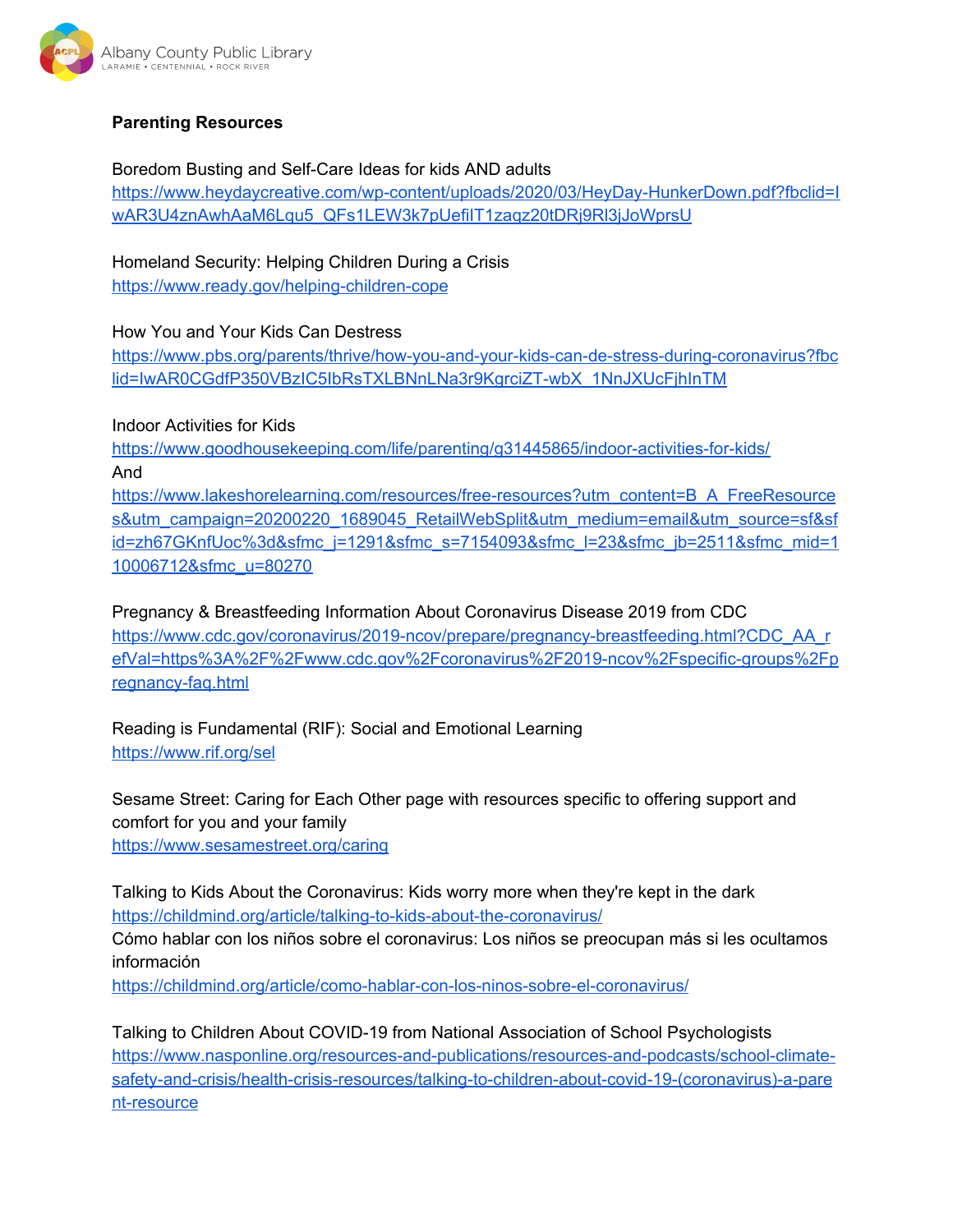

# Teaching Your Child Mindfulness

[https://www.psychologytoday.com/us/blog/breathe-mama-breathe/201605/12-simple-ways-teac](https://www.psychologytoday.com/us/blog/breathe-mama-breathe/201605/12-simple-ways-teach-mindfulness-kids) [h-mindfulness-kids](https://www.psychologytoday.com/us/blog/breathe-mama-breathe/201605/12-simple-ways-teach-mindfulness-kids)

# World Health Organization Info Sheet on Helping Children Deal with Stress

[https://cdn.education.ne.gov/wp-content/uploads/2020/03/Helping-children-cope-with-stress-duri](https://cdn.education.ne.gov/wp-content/uploads/2020/03/Helping-children-cope-with-stress-during-the-2019-nCOV-outbreak.pdf) [ng-the-2019-nCOV-outbreak.pdf](https://cdn.education.ne.gov/wp-content/uploads/2020/03/Helping-children-cope-with-stress-during-the-2019-nCOV-outbreak.pdf)